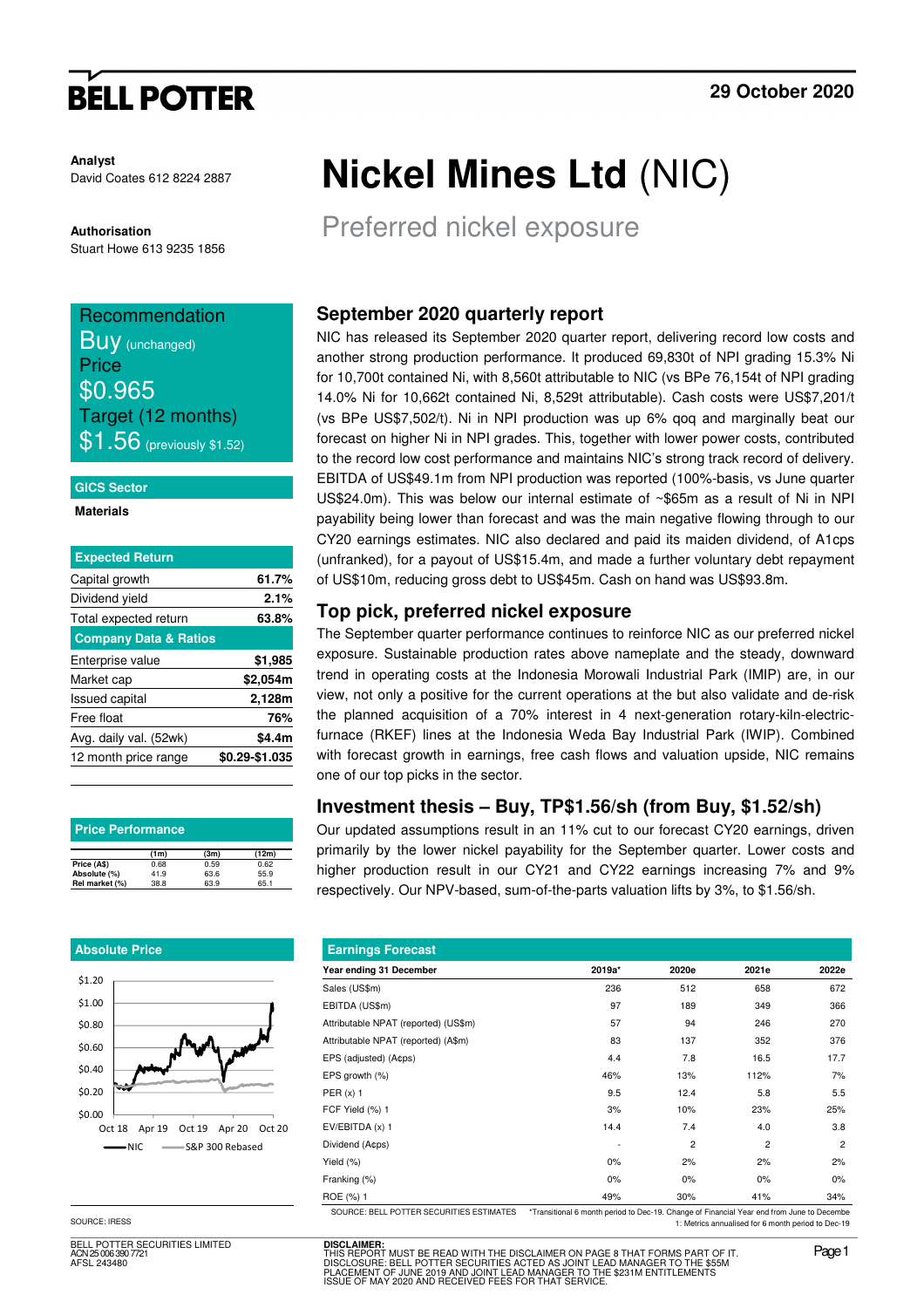# **Preferred nickel exposure**

### **September 2020 quarterly report**

NIC has released its September 2020 quarter report, delivering record low costs and another strong production performance from its Rotary Kiln Electric Furnace (RKEF) lines at the Hengjaya and Ranger Nickel Projects at the IMIP in Indonesia. During the September quarter they produced 69,830t of NPI grading 15.3% Ni for 10,700t contained Ni, with 8,560t attributable to NIC (vs BPe 76,154t of NPI grading 14.0% Ni for 10,662t contained Ni, 8,529t attributable). Cash costs were US\$7,201/t (vs BPe US\$7,502/t). Ni in NPI production was up 6% qoq and marginally beat our forecast on higher Ni in NPI grades. This, together with lower power costs, contributed to the record low cost performance and maintains NIC's strong track record of delivery.

The IMIP continues to enforce strict operating and site access protocols to minimise the risk of COVID-19 infection and transmission. No COVID-19 cases have been reported to date and operations remain undisrupted.

EBITDA of US\$49.1m from NPI production was reported for the September quarter (100% basis, vs June quarter US\$24.0m) and was also below our internal estimate of ~US\$65m as a result of Ni in NPI payability being lower than forecast. This is the main negative flowing through our CY20 earnings forecasts.

Cash on hand increased from US\$91.2m to US\$93.8m. This was lower than we expected as a result of the lower Ni payability and a step-change in working capital balances following NIC's ownership increase from 60% to 80%, effective 1 July 2020. Receivables increased materially (by US\$41.5m, from US\$34.6m to US\$76.1m). We expect this cash to flow through in the coming quarter and for working capital balances to stabilise, reflecting the new ownership levels. We point out NIC's payment terms are 60 days. During the quarter NIC also declared and paid its maiden dividend, of A1cps (unfranked), equating to a payout of US\$15.4m and made a further voluntary debt repayment of US\$10m, reducing its gross debt to US\$45m.

Production and sales from the Hengjaya Mine (NIC 80%) improved materially after a poor June quarter but again missed our forecasts by some margin, at 129kt (BPe 200kt, but up 139% qoq). Dry weather and the completion of the mine expansion enabled NIC to reach its targeted ore mining rate of 150kt per month in the month of October.

| Table 1 - NIC quarterly production summary                |                  |                  |                  |                         |                         |                          |                   |                      |  |  |  |
|-----------------------------------------------------------|------------------|------------------|------------------|-------------------------|-------------------------|--------------------------|-------------------|----------------------|--|--|--|
|                                                           | Sep-19<br>Actual | Dec-19<br>Actual | Mar-20<br>Actual | <b>Jun-20</b><br>Actual | <b>Sep-20</b><br>Actual | <b>Sep-20</b><br>BP est. | Variance<br>qoq % | Variance<br>vs BPe % |  |  |  |
| Hengjaya Mine                                             |                  |                  |                  |                         |                         |                          |                   |                      |  |  |  |
| Ore sales (t)                                             | 231,487          | 196,895          | 155,599          | 54,029                  | 129,264                 | 200,000                  | 139%              | $-35%$               |  |  |  |
| grade (% Ni)                                              | 1.84%            | 1.99%            | 1.83%            | 1.80%                   | 1.85%                   | 1.80%                    | 2.8%              | 2.8%                 |  |  |  |
| Contained nickel (t Ni)                                   | 4,259            | 3,918            | 2,847            | 973                     | 2,391                   | 3,600                    | 146%              | $-34%$               |  |  |  |
| Mine OPEX (US\$/t)                                        | \$24.85          | \$26.27          | \$29.70          | \$44.73                 | \$40.68                 | \$26.37                  | $-9%$             | 54%                  |  |  |  |
| Avg price received (US\$/t)                               | \$27.72          | \$37.59          | \$24.32          | \$23.79                 | \$31.39                 | \$27.41                  | 32%               | 15%                  |  |  |  |
|                                                           |                  |                  |                  |                         |                         |                          |                   |                      |  |  |  |
| <b>RKEF NPI production</b>                                |                  |                  |                  |                         |                         |                          |                   |                      |  |  |  |
| NPI production (t)                                        | 72,393           | 80,015           | 79,398           | 69,602                  | 69,830                  | 76,154                   | 0%                | $-8%$                |  |  |  |
| NPI grade (% Ni)                                          | 13.8%            | 13.7%            | 14.2%            | 14.5%                   | 15.3%                   | 14.0%                    | 6%                | 9%                   |  |  |  |
| Contained nickel (t)                                      | 10,020           | 10,968           | 11,291           | 10,104                  | 10,700                  | 10,662                   | 6%                | 0%                   |  |  |  |
| Contained nickel (t, attributable)                        | 5,160            | 6,582            | 6,775            | 6,062                   | 8,560                   | 8,529                    | 41%               | 0%                   |  |  |  |
|                                                           |                  |                  |                  |                         |                         |                          |                   |                      |  |  |  |
| Costs                                                     |                  |                  |                  |                         |                         |                          |                   |                      |  |  |  |
| Cash costs (US\$/t Ni)                                    | \$7,536          | \$7,831          | \$7,247          | \$7,367                 | \$7,201                 | \$7,502                  | $-2%$             | -4%                  |  |  |  |
| SOURCE: COMPANY DATA AND BELL POTTER SECURITIES ESTIMATES |                  |                  |                  |                         |                         |                          |                   |                      |  |  |  |

Key production metrics are summarised below: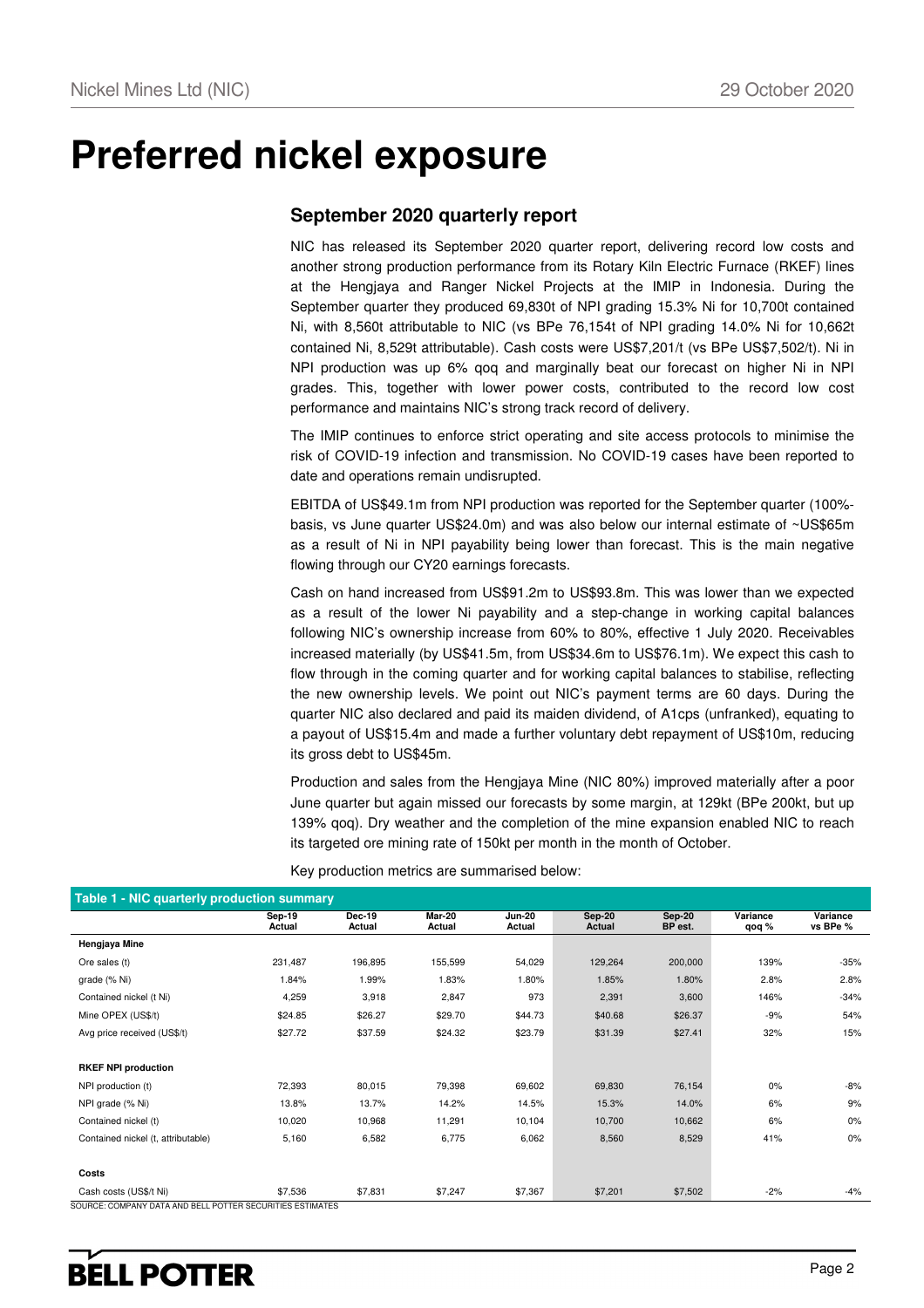Other key takeaways from the result include:

- NIC reported a weighted average contract price for the quarter of US\$11,560/t Ni, representing **payability of ~81%** of our calculated average LME price for the September quarter of US\$14,220/t, lower than our estimate of 92%. Our observation has been that NPI prices tend to lag rapid movements in the nickel price and we expect NIC's realised price to increase;
- RKEF operations continue to perform at levels we believe are **representative of steady state production** (+10kt per quarter) and ahead of design nameplate (~8.2kt per quarter); and
- The **Hengjaya Mine expansion reached a key milestone** post quarter-end, with ore production in the month of October having reached 150kt on a month-to-date basis, exceeding NIC's 150ktpm target production rate.

### **Changes to our forecasts**

Beyond updating our forecasts for the September 2020 quarter production and cost report, we have made the following changes to our modelled assumptions:

- Lowered our forecast unit operating costs, based up on sustainable higher grades of Ni in NPI and the steady declining trend observed since the commencement of production. The higher Ni in NPI grades also flow through to higher forecast production rates in CY21-22;
- Our CY20 revenue forecast drops as a result of the lower payability received (~81% of LME nickel price) in the September quarter, compared to our forecast of 92%; and
- Rolled our model forward.

The net impact of these changes are summarised in the forecast changes table below:

| Table 2 - Changes to our CY forecasts |                 |                |                |                |                |                |        |        |               |  |
|---------------------------------------|-----------------|----------------|----------------|----------------|----------------|----------------|--------|--------|---------------|--|
|                                       | <b>Previous</b> |                |                | <b>New</b>     |                |                | Change |        |               |  |
| Year end 30 December                  | Dec-20          | Dec-21         | Dec-22         | <b>Dec-20</b>  | Dec-21         | Dec-22         | Dec-20 | Dec-21 | <b>Dec-22</b> |  |
| Prices & currency                     |                 |                |                |                |                |                |        |        |               |  |
| Nickel price (US\$/t)                 | 13,532          | 16,424         | 17,527         | 13,532         | 16,424         | 17,527         | 0%     | 0%     | 0%            |  |
| <b>US\$/A\$</b>                       | 0.68            | 0.70           | 0.72           | 0.68           | 0.70           | 0.72           | 0%     | 0%     | $0\%$         |  |
| <b>Production &amp; costs</b>         |                 |                |                |                |                |                |        |        |               |  |
| Ore mined (t)                         | 799,628         | 1,560,000      | 1,560,000      | 728,892        | 1,560,000      | 1,560,000      | $-9%$  | 0%     | 0%            |  |
| Nickel in ore (t)                     | 14,440          | 28,080         | 28,080         | 13,231         | 28,080         | 28,080         | $-8%$  | 0%     | 0%            |  |
| RKEF NPI production (t)               | 301,308         | 304,615        | 304,615        | 294,984        | 304,615        | 304,615        | $-2%$  | 0%     | 0%            |  |
| Contained nickel (t)                  | 42,718          | 41,123         | 38,077         | 42,757         | 42,646         | 40,362         | 0%     | 4%     | 6%            |  |
| Contained nickel (t, attributable)    | 29,896          | 32,898         | 30,462         | 29,926         | 34,117         | 32,289         | 0%     | 4%     | 6%            |  |
| Cash costs (US\$/t Ni)                | 7,424           | 7,664          | 7,962          | 7,279          | 7,521          | 7,760          | $-2%$  | $-2%$  | $-3%$         |  |
| Earnings & valuation                  |                 |                |                |                |                |                |        |        |               |  |
| Revenue (consolidated, US\$m)         | 530             | 631            | 634            | 512            | 658            | 672            | $-4%$  | 4%     | 6%            |  |
| Revenue (attributable, US\$m)         | 396             | 532            | 531            | 380            | 554            | 561            | $-4%$  | 4%     | 6%            |  |
| EBITDA (attributable, US\$m)          | 148             | 258            | 268            | 136            | 275            | 291            | $-8%$  | 7%     | 8%            |  |
| NPAT (reported, attributable, US\$m)  | 105             | 230            | 249            | 94             | 246            | 270            | $-11%$ | 7%     | 9%            |  |
| EPS (reported) (Acps)                 | 8.7             | 15.4           | 16.2           | 7.8            | 16.5           | 17.7           | $-11%$ | 7%     | 9%            |  |
| PER(x)                                | 11.0            | 6.3            | 5.9            | 12.4           | 5.8            | 5.5            | 1.3    | (0.4)  | (0.5)         |  |
| EPS growth (%)                        | 26%             | 76%            | 5%             | 13%            | 112%           | 7%             | $-14%$ | 36%    | 1%            |  |
| DPS (Acps)                            | $\overline{c}$  | $\overline{c}$ | $\overline{c}$ | $\overline{c}$ | $\overline{c}$ | $\overline{c}$ | 0%     | 0%     | 0%            |  |
| Yield                                 | 2%              | 2%             | 2%             | 2%             | 2%             | 2%             | 0%     | 0%     | 0%            |  |
| NPV (A\$/sh)                          | 1.52            | 1.73           | 1.84           | 1.56           | 1.78           | 1.90           | 3%     | 3%     | 3%            |  |
| Price Target (A\$/sh)                 | 1.52            |                |                | 1.56           |                |                | 3%     |        |               |  |

SOURCE: COMPANY DATA AND BELL POTTER SECURITIES ESTIMATES

Our updated assumptions result in an 11% cut to our forecast CY20 earnings, driven primarily by the lower nickel payability for the September quarter. Lower costs and higher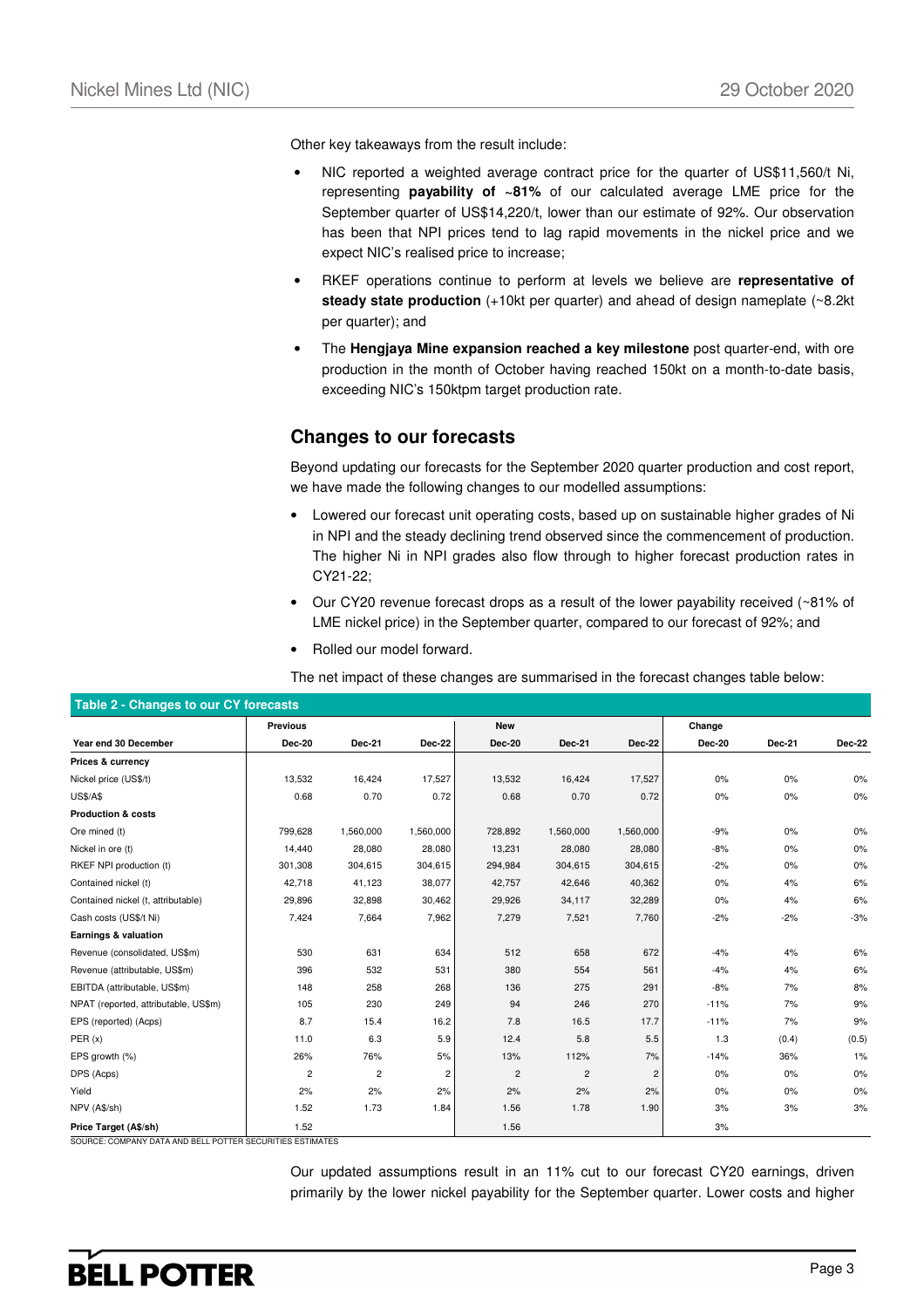production result in our CY21 and CY22 earnings increasing 7% and 9% respectively. Our NPV-based, sum-of-the-parts valuation lifts by 3%, to \$1.56/sh.

### **Upcoming catalysts**

Upcoming catalysts for NIC include:

- The execution of a binding Definitive Agreement for the acquisition of a 70% interest in 4 next-generation rotary-kiln-electric-furnace (RKEF) lines within the Indonesia Weda Bay Industrial Park (IWIP). The transaction is also conditional on shareholder approval;
- Ongoing production updates from the Hengjaya and Ranger Nickel RKEF lines. Both projects have now achieved established production levels above nameplate. Ongoing updates will reinforce the sustainability of these production levels;
- The release of NIC's December 2020 quarterly production and cost report, expected in late January 2021;
- Updates on Ni in NPI pricing and payability, which we would like to see sustained at 90% of the LME nickel price, or better;
- Progress updates for the Hengjaya Mine, where a major production expansion is underway, targeting production of 150kt ore per month and costs of ~US\$18/t over the course of CY20; and
- Updates on the ownership levels of the 80%-owned Hengjaya Mine, which is subject to Indonesia's compulsory divestment laws.

### **NIC vs the ASX Metals and Mining Index**

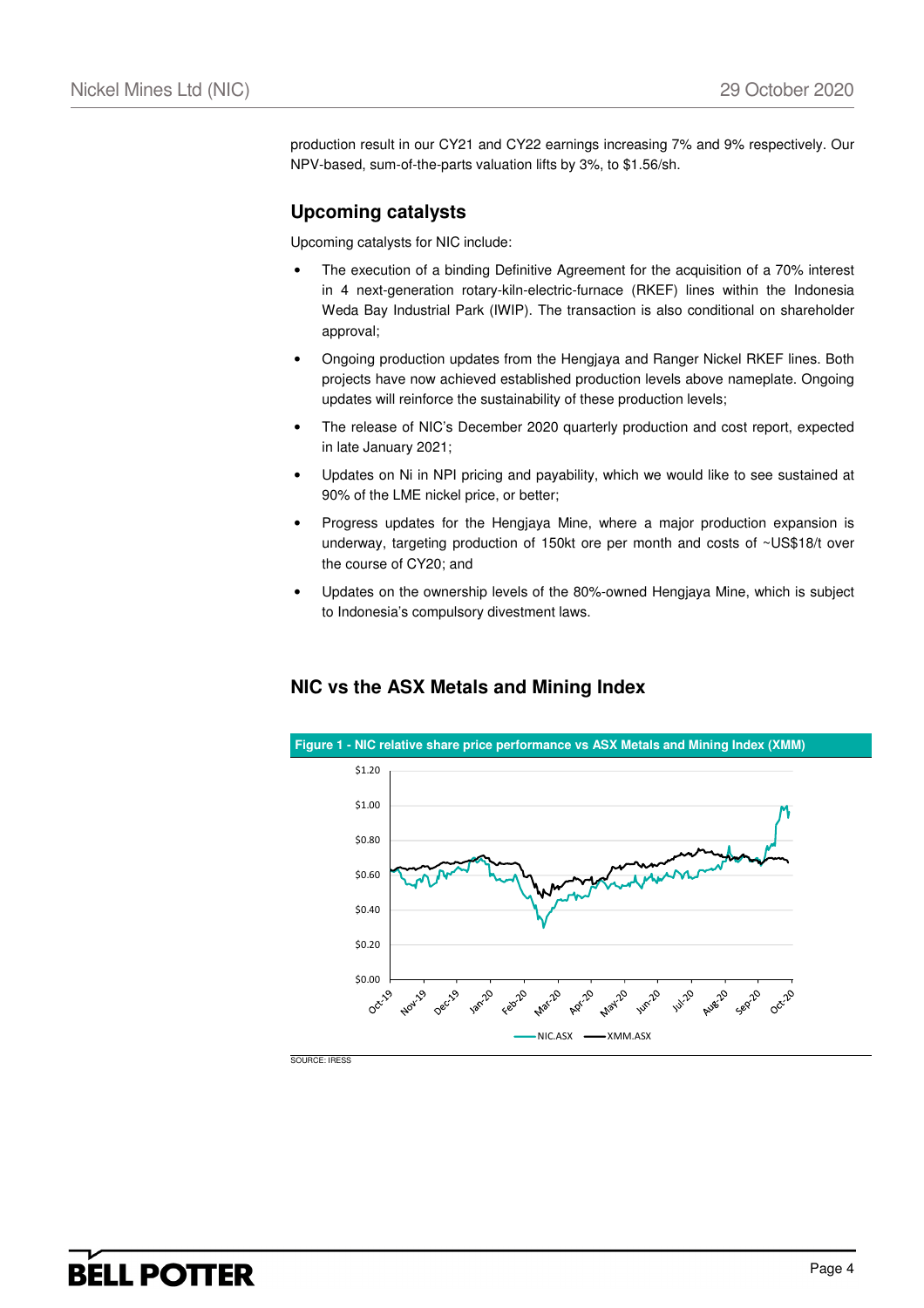# **Nickel Mines Limited (NIC)**

### **Company description: fully integrated NPI producer**

Nickel Mines Limited ('Nickel Mines' or 'NIC') was formed in 2007 and listed on the ASX in 2018. Its operations are focused in Central Sulawesi, Indonesia, where it holds a 60% interest four Rotary Kiln Electric Furnace (RKEF) NPI production lines (the two Hengjaya lines and the two Ranger lines) with Shanghai Decent Investments (SDI) a subsidiary of Tsingshan Group, the world's largest stainless steel producer. In June 2020, NIC exercised its option to increase its ownership of both Hengjaya and Ranger to 80%, for US\$120m, becoming effective 1 July 2020.

The RKEF lines are located in an existing, fully integrated stainless steel production facility, the Indonesian Morowali Industrial Park (IMIP), in Central Sulawesi, Indonesia. First production from the Hengjaya Lines was achieved on 31 January 2019 and exceeded their nameplate production run-rate of 16ktpa nickel in NPI (100% basis) during the September quarter 2019. The Ranger Lines commenced production during the September quarter 2019 and exceeded nameplate in the December quarter 2019.

NIC also holds an 80% interest in Hengjaya Mine ('HM'), a high-grade, long-life nickel laterite deposit, also in Central Sulawesi in close proximity to the IMIP. The balance of the asset is owned by NIC's local Indonesian partner. The HM produces Direct Shipping Ore (DSO), the bulk of which is sold into the IMIP facility for the production of Nickel Pig Iron (NPI), a key input into stainless steel production.

### **Investment thesis – Buy, TP\$1.56/sh (from Buy, \$1.52/sh)**

Our updated assumptions result in an 11% cut to our forecast CY20 earnings, driven primarily by the lower nickel payability for the September quarter. Lower costs and higher production result in our CY21 and CY22 earnings increasing 7% and 9% respectively. Our NPV-based, sum-of-the-parts valuation lifts by 3%, to \$1.56/sh.

### **Valuation: \$1.56/sh**

Our 12-month forward NIC valuation incorporates DCF models of its attributable interests in the Hengjaya laterite nickel ore mine (HM), an 80% interest in the two Hengjaya Nickel RKEF lines and an 80% interest in the two Ranger Nickel RKEF lines.

We have constructed a discounted cash flow (DCF) model for NIC's attributable interest in these RKEF lines that are in production at Tsingshan's IMIP facility and a DCF calculation for NIC's current 80% interest (declining to 49% by FY2023) in the Hengjaya laterite nickel ore mine.

We also include a risk-adjusted, NPV-based valuation for NIC's prospective 70% interest in the Angel Nickel Industry ANI project, a notional value for other exploration and development projects, an estimate of corporate overhead costs and NIC's last reported net cash position. Our valuation is calculated on a fully diluted basis. Following the latest update, our valuation stands at \$1.56/sh.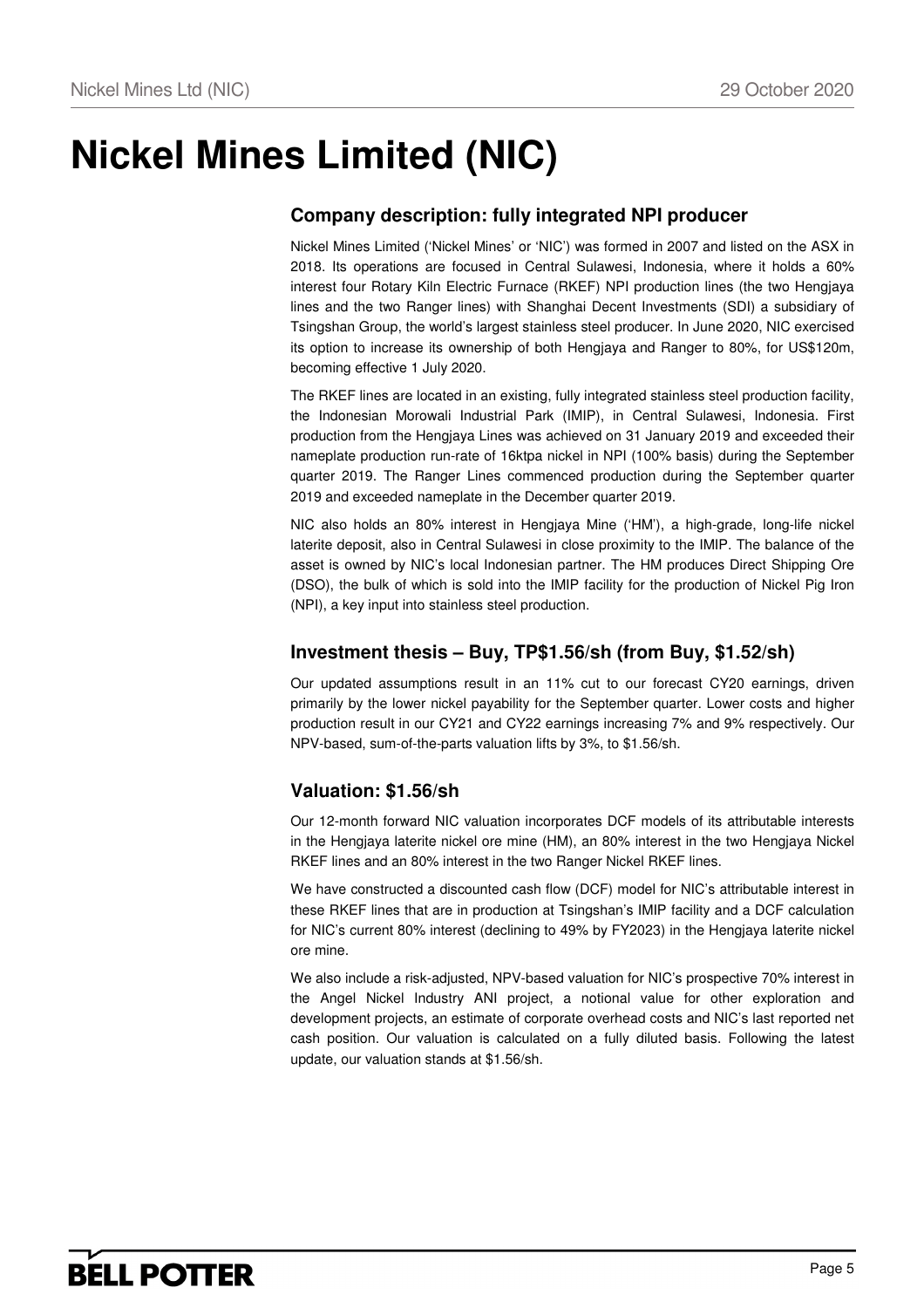### **Risks**

Key risks to our investment case include (but are not limited to):

- **Funding and capital management risks:** Funding and capital management risks can include access to debt and equity finance, maintaining covenants on debt finance, managing dividend payments and managing debt repayments. Exploration and development companies with no sales revenues are reliant on access to equity markets and debt financing to fund the advancement and development of their projects.
- **Operating and development risks:** Mining companies' assets are subject to risks associated with their operation and development. Risks for each company can be heightened depending on method of operation (e.g. underground versus open pit mining) or whether it is a single mine company. Development of mining assets may be subject to receiving permits, approvals timelines or weather events, causing delays to commissioning and commercial production.
- **COVID-19 risks:** Mining companies' rely on freedom of movement of workforces, functioning transport routes, reliable logistics services including road, rail, aviation and ports in order to maintain operations and get their products to market. They also rely on liquid, functioning markets to sell their products. Measures being put in place to combat the COVID-19 pandemic are posing risks to these conditions.
- **Operating and capital cost fluctuations:** The cost and availability of exploration, development and mining inputs can fluctuate widely and cause significant differences between planned and actual operating and capital costs. Key operating costs are linked to energy and labour costs as well as access to, and availability of, technical skills, operating equipment and consumables.
- **Commodity price and exchange rate fluctuations:** The future earnings and valuations of exploration, development and producing Resources companies are subject to fluctuations in underlying commodity prices and foreign currency exchange rates.
- **Resource growth and mine life extensions:** The viability of future operations and the earnings forecasts and valuations reliant upon them may depend upon resource and reserve growth to extend mine lives, which is in turn dependent upon exploration success, of which there are no guarantees.
- **Regulatory changes risks:** Changes to the regulation of infrastructure and taxation (among other things) can impact the earnings and valuation of mining companies. NIC's assets are located in Sulawesi, Indonesia, which has in the past implemented regulatory changes related to mining project ownership, fiscal terms and mineral export requirements.
- **Sovereign risks:** Mining companies' assets are subject to the sovereign risks of the jurisdiction within which they are operating. NIC's assets are in Indonesia, a G20 country with one of the largest economies in SE Asia. Its sovereign debt is rated investment grade by the major ratings agencies.
- **Corporate/M&A risks:** Risks associated with M&A activity including differences between the entity's and the market's perception of value associated with completed transactions. NIC is the junior partner co-investing in production assets with a large, privately owned Chinese company. The strength and cohesiveness of this relationship over the long term has the potential to both add and reduce value to the partnership. One of the key mitigating factors in this respect has been the investment of a combined US\$50m by SDI and Wanlu Investments (US\$26m and US\$24m respectively) into NIC equity.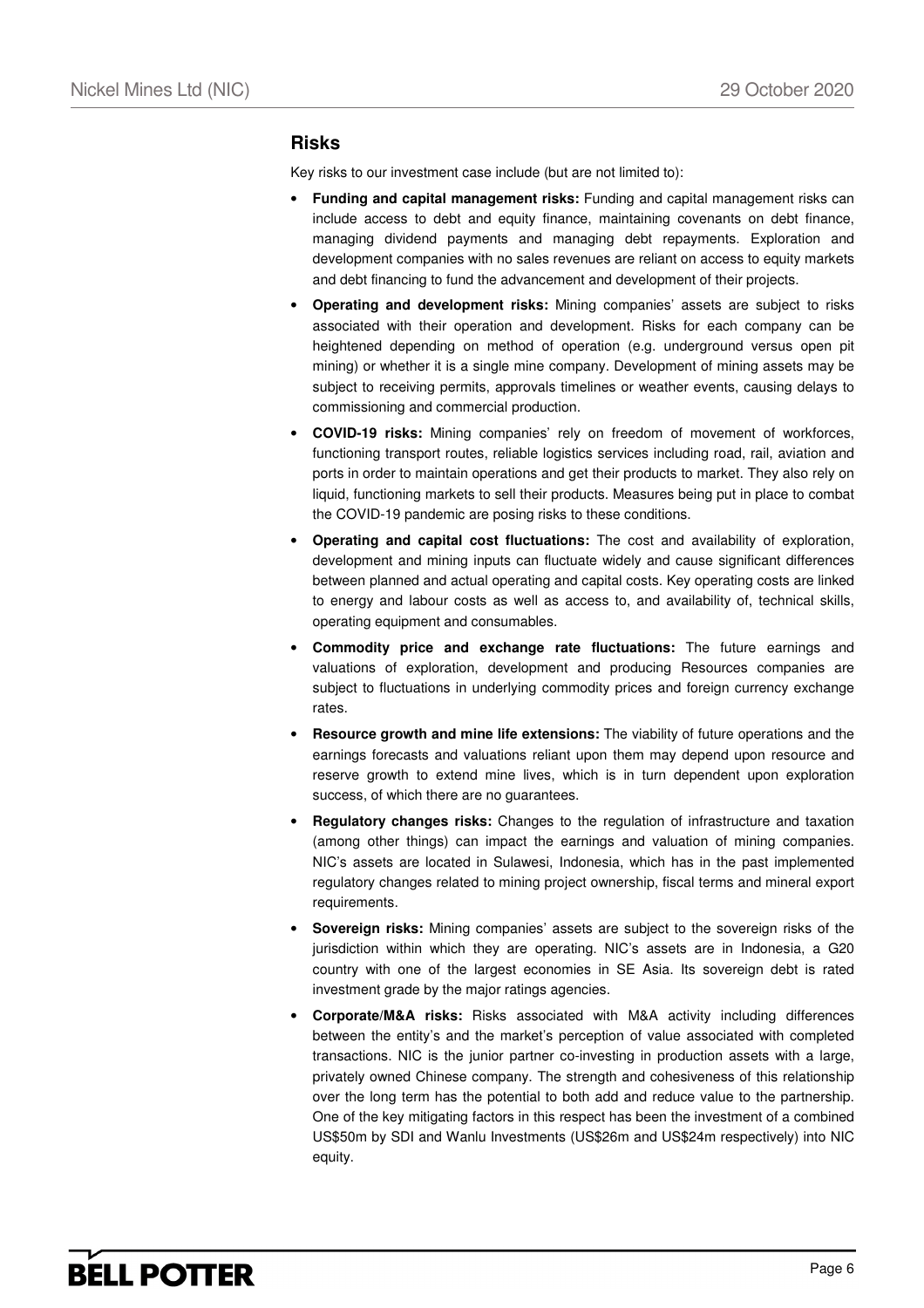# **Nickel Mines Ltd** as at 29 October 2020

## Nickel Mines Ltd (Nickel Mines Ltd (Nickel Mines Ltd (Nickel Mines Ltd (Nickel Mines Ltd Control) Recommendation Buy Price \$0.965

### **Table 3 - Financial summary**

| <b>PROFIT AND LOSS</b>                                              |                |                                        |                  |                   |                  |                  | <b>FINANCIAL RATIOS</b>                                                                                                                       |                           |                                          |                    |                 |                 |                    |
|---------------------------------------------------------------------|----------------|----------------------------------------|------------------|-------------------|------------------|------------------|-----------------------------------------------------------------------------------------------------------------------------------------------|---------------------------|------------------------------------------|--------------------|-----------------|-----------------|--------------------|
| Year ending 31 Dec. (from 2020)                                     | Unit           | 2019a                                  | 2019a'           | 2020e             | 2021e            | 2022e            | Year ending 31 Dec. (from 2020)                                                                                                               | Unit                      | 2019a                                    | 2019a              | 2020e           | 2021e           | 2022e              |
| Revenue                                                             | US\$m          | 64.9                                   | 236.1            | 511.7             | 658.5            | 671.9            | <b>VALUATION</b>                                                                                                                              |                           |                                          |                    |                 |                 |                    |
| Expense                                                             | US\$m          | (44.5)                                 | (138.9)          | (323.0)           | (309.3)          | (305.7)          | Attributable NPAT                                                                                                                             | US\$m                     | 65.5                                     | 56.5               | 93.8            | 246.2           | 270.5              |
| <b>EBITDA</b>                                                       | US\$m<br>US\$m | 20.4<br>(6.8)                          | 97.2<br>(16.4)   | 188.7<br>(35.8)   | 349.1<br>(37.1)  | 366.3<br>(35.2)  | Attributable NPAT<br><b>Reported EPS</b>                                                                                                      | A\$m<br>Ac/sh             | 91.6<br>6.9                              | 82.5<br>5.1        | 137.3<br>7.8    | 351.8<br>16.5   | 375.7<br>17.7      |
| Depreciation<br>EBIT                                                | US\$m          | 13.6                                   | 80.8             | 152.8             | 312.1            | 331.1            | <b>Adjusted EPS</b>                                                                                                                           | Ac/sh                     | 0.9                                      | 4.4                | 7.8             | 16.5            | 17.7               |
| Net interest expense                                                | US\$m          | 0.2                                    | (2.1)            | (3.7)             | 2.2              | 9.5              | EPS growth                                                                                                                                    | $\%$                      | nm                                       | 46%                | 13%             | 112%            | 7%                 |
| Unrealised gains (Impairments)                                      | US\$m          | 57.3                                   | 7.4              |                   |                  |                  | PER                                                                                                                                           | $\boldsymbol{\mathsf{x}}$ | 14.0x                                    | 9.5x               | 12.4x           | 5.8x            | 5.5x               |
| Other                                                               | US\$m          | 0.7                                    | 5.4              | (11.3)            |                  |                  | <b>DPS</b>                                                                                                                                    | Ac/sh                     |                                          |                    | 2.0             | 2.0             | 2.0                |
| PBT                                                                 | US\$m          | 71.9                                   | 91.5             | 137.9             | 314.3            | 340.5            | Franking                                                                                                                                      | $\%$                      | 0%                                       | 0%                 | 0%              | 0%              | 0%                 |
| Tax expense                                                         | US\$m          | (0.1)                                  | (0.2)            | (0.2)             | (3.4)            | (2.6)            | Yield                                                                                                                                         | $\%$                      | 0%                                       | 0%                 | 2%              | 2%              | 2%                 |
| Consolidated profit (loss) for the year<br>Non-Controlling Interest | US\$m<br>US\$m | 71.8<br>6.3                            | 91.3<br>34.8     | 137.6<br>43.9     | 310.9<br>64.6    | 337.9<br>67.5    | FCF/share<br>FCF yield                                                                                                                        | Ac/sh<br>$\%$             | (14.4)<br>$-15%$                         | 2.6<br>3%          | 9.4<br>10%      | 22.1<br>23%     | 23.9<br>25%        |
| Attributable NPAT (reported)                                        | US\$m          | 65.5                                   | 56.5             | 93.8              | 246.2            | 270.5            | P/FCFPS <sup>1</sup>                                                                                                                          | x                         | $-6.7x$                                  | 37.3x              | 10.3x           | 4.4x            | 4.0x               |
| NPAT (underlying)                                                   | US\$m          | 8.2                                    | 49.1             | 93.8              | 246.2            | 270.5            | EV/EBITDA                                                                                                                                     | X                         | 68.5x                                    | 14.4x              | 7.4x            | 4.0x            | 3.8x               |
|                                                                     |                |                                        |                  |                   |                  |                  | EBITDA margin                                                                                                                                 | %                         | 31%                                      | 41%                | 37%             | 53%             | 55%                |
| <b>CASH FLOW</b>                                                    |                |                                        |                  |                   |                  |                  | EBIT margin                                                                                                                                   | $\%$                      | 21%                                      | 34%                | 30%             | 47%             | 49%                |
| Year ending 31 Dec. (from 2020)                                     | Unit           | 2019a                                  | 2019a*           | 2020e             | 2021e            | 2022e            | Return on assets                                                                                                                              | $\%$                      | 23%                                      | 26%                | 16%             | 25%             | 24%                |
| <b>OPERATING CASHFLOW</b>                                           |                |                                        |                  |                   |                  |                  | Return on equity                                                                                                                              | $\%$                      | 37%                                      | 49%                | 30%             | 41%             | 34%                |
| Receipts                                                            | US\$m          | 33.4                                   | 212.7            | 557.7             | 643.8            | 670.6            | <b>LIQUIDITY &amp; LEVERAGE</b>                                                                                                               |                           |                                          |                    |                 |                 |                    |
| Payments<br>Tax                                                     | US\$m<br>US\$m | (28.4)<br>(1.2)                        | (169.9)<br>(4.7) | (294.7)<br>0.1    | (312.7)<br>(0.2) | (306.6)<br>(3.4) | Net debt (cash)<br>ND / E                                                                                                                     | \$m<br>$\%$               | (45)<br>$-14%$                           | 15<br>4%           | (169)<br>$-26%$ | (408)<br>$-47%$ | (679)<br>$-62%$    |
| Net interest                                                        | US\$m          | 0.2                                    | 0.1              | (3.7)             | 2.2              | 9.5              | $ND / (ND + E)$                                                                                                                               | $\%$                      | $-17%$                                   | 3%                 | $-36%$          | -90%            | $-161%$            |
| Other                                                               | US\$m          |                                        |                  | (3.7)             |                  |                  | EBITDA / Interest                                                                                                                             |                           | nm                                       | 46.1x              | 51.5x           | nm              | nm                 |
| Operating cash flow                                                 | US\$m          | 4.1                                    | 38.2             | 255.7             | 333.0            | 370.1            |                                                                                                                                               |                           |                                          |                    |                 |                 |                    |
| <b>INVESTING CASHFLOW</b><br>Property, plant and equipment          | US\$m          | (19.5)                                 | (29.6)           | (132.0)           | (2.9)            | (2.9)            | <b>ATTRIBUTABLE DATA - NICKEL MINES LTD</b><br>Year ending 31 Dec. (from 2020)                                                                | Unit                      | 2019a                                    | 2019a              | 2020e           | 2021e           | 2022e              |
| Mine development                                                    | US\$m          |                                        |                  |                   |                  |                  | Revenues                                                                                                                                      | US\$m                     | 52.0                                     | 156.1              | 379.9           | 553.7           | 561.4              |
| Exploration & evaluation                                            | US\$m          |                                        |                  | (0.5)             | (0.4)            | (0.4)            | EBITDA                                                                                                                                        | US\$m                     | 13.5                                     | 57.1               | 136.3           | 275.3           | 290.9              |
| Other<br>Investing cash flow                                        | US\$m<br>US\$m | (121.1)<br>(140.6)                     | 5.8<br>(23.8)    | (10.0)<br>(142.5) | (3.3)            | (3.3)            | <b>NPAT</b><br>Net distributable cash flow                                                                                                    | US\$m<br>US\$m            | 65.5<br>44.4                             | 56.5<br>1.0        | 93.8<br>147.7   | 246.2<br>196.1  | 270.5<br>224.7     |
| Free Cash Flow                                                      | US\$m          | (136.5)                                | 14.4             | 113.1             | 329.7            | 366.8            | EV/EBITDA                                                                                                                                     | x                         | 105.1                                    | 23.8               | 9.9             | 5.0             | 4.9                |
|                                                                     |                |                                        |                  |                   |                  |                  | PER                                                                                                                                           | X                         | 14.0                                     | 19.1               | 12.4            | 5.8             | 5.5                |
| <b>FINANCING CASHFLOW</b>                                           |                |                                        |                  |                   |                  |                  | P/FCF                                                                                                                                         |                           | nm                                       | nm                 | nm              | 7.3             | 6.6                |
| Share issues/(buy-backs)<br>Debt proceeds                           | US\$m<br>US\$m | 183.6                                  |                  | 152.2             |                  |                  | ORE RESERVE AND MINERAL RESOURCE                                                                                                              |                           |                                          |                    |                 |                 |                    |
| Debt repayments                                                     | US\$m          | (2.0)                                  | (29.9)           | (20.0)            | (21.3)           | (21.3)           | Hengjaya Nickel Mine (HM)                                                                                                                     |                           |                                          |                    | Mdmt            | % Ni            | t Ni               |
| Distributions to non-controlling interests                          | US\$m          | 15.0                                   | 17.0             | (44.5)            | (60.7)           | (65.2)           | <b>Mineral Resources</b>                                                                                                                      |                           |                                          |                    |                 |                 |                    |
| Dividends<br>Other                                                  | US\$m<br>US\$m | (10.8)                                 | (0.4)            | (29.1)<br>(7.6)   | (29.8)           | (30.6)           | Measured<br>Indicated                                                                                                                         |                           |                                          |                    | 0.700<br>15.000 | 1.80%<br>1.90%  | 12,600<br>285,000  |
| Financing cash flow                                                 | US\$m          | 185.8                                  | (13.3)           | 51.0              | (111.8)          | (117.1)          | Inferred                                                                                                                                      |                           |                                          |                    | 22.000          | 1.80%           | 396,000            |
| Change in cash                                                      | US\$m          | 49.3                                   | 1.1              | 164.2             | 217.9            | 249.7            | Total                                                                                                                                         |                           |                                          |                    | 38.000          | 1.80%           | 678,000            |
|                                                                     |                |                                        |                  |                   |                  |                  |                                                                                                                                               |                           |                                          |                    |                 |                 |                    |
| <b>BALANCE SHEET</b>                                                |                |                                        |                  |                   |                  |                  | <b>ASSUMPTIONS - Prices</b>                                                                                                                   |                           |                                          |                    |                 |                 |                    |
| Year ending 31 Dec. (from 2020)                                     | Unit           | 2019a                                  | 2019a*           | 2020e             | 2021e            | 2022e            | Year ending 31 Dec. (from 2020) avg                                                                                                           | Unit                      | 2019a                                    | 2019a'             | 2020e           | 2021e           | 2022e              |
| <b>ASSETS</b>                                                       |                |                                        |                  |                   |                  |                  |                                                                                                                                               |                           |                                          |                    |                 |                 |                    |
| Cash & short term investments                                       | US\$m<br>US\$m | 49.0                                   | 49.8<br>97.2     | 214.0<br>51.2     | 431.8<br>65.8    | 681.5<br>67.2    | Nickel<br>Nickel                                                                                                                              | US\$/lb<br>US\$/t         | \$5.60<br>\$12,343                       | \$7.02<br>\$15,483 | \$6.14          | \$7.45          | \$7.95<br>\$17,527 |
| Accounts receivable                                                 |                | 43.7                                   |                  |                   |                  |                  |                                                                                                                                               |                           |                                          |                    | \$13,532        | \$16,424        |                    |
|                                                                     |                |                                        |                  |                   |                  |                  |                                                                                                                                               |                           |                                          |                    |                 |                 |                    |
| Property, plant & equipment                                         | US\$m          | 340.1                                  | 628.5            | 734.7             | 700.5            | 668.2            | Currency                                                                                                                                      |                           |                                          |                    |                 |                 |                    |
| Mine development expenditure                                        | US\$m          |                                        |                  |                   |                  |                  | AUD:USD                                                                                                                                       |                           | 0.72                                     | 0.68               | 0.68            | 0.70            | 0.72               |
| Exploration & evaluation<br>Other                                   | US\$m<br>US\$m | 99.2                                   | 122.0            | 0.5<br>122.0      | 0.9<br>122.0     | 1.3<br>122.0     | <b>ASSUMPTIONS - Production &amp; costs</b>                                                                                                   |                           |                                          |                    |                 |                 |                    |
| <b>Total assets</b>                                                 | US\$m          | 531.9                                  | 897.5            | 1,122.3           | 1,321.1          | 1,540.2          | Year ending 31 Dec. (from 2020)                                                                                                               | Unit                      | 2019a                                    | 2019a'             | 2020e           | 2021e           | 2022e              |
| <b>LIABILITIES</b>                                                  |                |                                        |                  |                   |                  |                  | Hengjaya Mine                                                                                                                                 |                           |                                          |                    |                 |                 |                    |
| Accounts payable                                                    | US\$m          | 42.2                                   | 52.5             | 80.8              | 77.3             | 76.4             | Ore mined                                                                                                                                     | wmt                       | 484,268                                  | 428,382            | 728,892         | 1,560,000       | 1,560,000          |
| Income tax payable                                                  | US\$m          | 0.3                                    | 0.7              | 0.2               | 3.4              | 2.6              | Ore grade                                                                                                                                     | % Ni                      | 2.0%                                     | 1.9%               | 1.8%            | 1.8%            | 1.8%               |
| Borrowings                                                          | US\$m          | 4.2                                    | 65.0             | 45.0              | 23.7             | 2.3              | Nickel in ore                                                                                                                                 | t Ni                      | 5,977                                    | 8,178              | 13,231          | 28,080          | 28,080             |
| Other                                                               | US\$m          | 30.4                                   | 57.2             | 58.0              | 58.0             | 58.0             | Nickel in ore (attributable)                                                                                                                  | t Ni                      | 4,782                                    | 6,542              | 10,585          | 17,199          | 14,742             |
| <b>Total liabilities</b>                                            | US\$m          | 77.2                                   | 175.4            | 183.9             | 162.3            | 139.3            | RKEF (IMIP)                                                                                                                                   |                           |                                          |                    |                 |                 |                    |
| <b>SHAREHOLDER'S EQUITY</b>                                         |                |                                        |                  |                   |                  |                  | NPI production                                                                                                                                | t                         | 42,106                                   | 152,408            | 294,984         | 304,615         | 304,615            |
| Share capital                                                       | US\$m          | 275.9                                  | 315.5            | 467.7             | 467.7            | 467.7            | Contained nickel                                                                                                                              | t Ni<br>t Ni              | 5,788                                    | 20,988             | 42,757          | 42,646          | 40,362             |
| Reserves<br>Retained earnings                                       | US\$m<br>US\$m | (0.6)<br>36.3                          | 19.2<br>92.8     | 19.2<br>157.4     | 19.2<br>373.9    | 19.2<br>613.7    | Contained nickel (attributable)<br>Costs                                                                                                      |                           | 3,339                                    | 11,742             | 29,926          | 34,117          | 32,289             |
| <b>Total equity to NIC holders</b>                                  | US\$m          | 311.6                                  | 427.5            | 644.3             | 860.8            | 1,100.6          | Cash costs                                                                                                                                    | US\$/t Ni                 | \$7,710                                  | \$7,689            | \$7,279         | \$7,521         | \$7,760            |
| Non-controlling interest                                            | US\$m          | 143.2                                  | 294.7            | 294.0             | 298.0            | 300.3            | All-in-Costs (AIC)                                                                                                                            | $I$ I $Q$ $A$ Ni          | <b>CR 125</b>                            | <b>\$7,804</b>     | \$7.391         | \$7.636         | \$7,885            |
| <b>Total equity</b>                                                 | US\$m          | 454.8                                  | 722.1            | 938.4             | 1,158.8          | 1,400.9          |                                                                                                                                               |                           |                                          |                    |                 |                 |                    |
| Weighted average shares                                             | m              | 1,324.4                                | 1,631.2          | 1,761.6           | 2,128.1          | 2,128.1          | <b>VALUATION</b>                                                                                                                              |                           |                                          |                    |                 |                 |                    |
|                                                                     |                |                                        |                  |                   |                  |                  | Ordinary shares (m)                                                                                                                           |                           | includes underwritten retail entitlement |                    |                 |                 | 2,128.1            |
| <b>CAPITAL STRUCTURE</b>                                            |                |                                        |                  |                   |                  |                  | Options in the money (m)                                                                                                                      |                           |                                          |                    |                 |                 |                    |
|                                                                     |                |                                        |                  |                   |                  |                  | Total shares diluted (m)                                                                                                                      |                           |                                          |                    |                 |                 | 2,128.1            |
| Shares on issue                                                     | m              |                                        |                  |                   |                  | 2,128.1          | Valuation                                                                                                                                     |                           | Now                                      | +12 months         |                 | $+24$ mths      |                    |
| Total shares on issue                                               | m              | (add 0.0m escrow and placement shares) |                  |                   |                  | 2,128.1          | Sum-of-the-parts                                                                                                                              | A\$m                      | A\$/sh                                   | A\$m               | A\$/sh          | A\$m            | A\$/sh             |
| Share price                                                         | A\$/sh         |                                        |                  |                   |                  | 0.965            | RKEF (NPV12)                                                                                                                                  | 2,163.6                   | 1.02                                     | 2,448.9            | 1.15            | 2,666.5         | 1.25               |
| Market capitalisation<br>Net cash                                   | A\$m<br>A\$m   |                                        |                  |                   |                  | 2,053.6<br>69.1  | Hengjaya Mine (NPV12)<br>Other exploration                                                                                                    | 44.8<br>690.0             | 0.02<br>0.32                             | 50.8<br>690.0      | 0.02<br>0.32    | 70.9<br>690.0   | 0.03<br>0.32       |
| Enterprise value (undiluted)                                        | A\$m           |                                        |                  |                   |                  | 1,984.5          | Corporate overheads                                                                                                                           | (38.4)                    | (0.02)                                   | (45.4)             | (0.02)          | (46.0)          | (0.02)             |
| Options outstanding (m)                                             | m              |                                        |                  |                   |                  | 0.0              | Subtotal (EV)                                                                                                                                 | 2,860.0                   | 1.34                                     | 3,144.3            | 1.48            | 3,381.5         | 1.59               |
| Options (in the money)                                              | m              |                                        |                  |                   |                  | 0.0              | Net cash (debt)                                                                                                                               | 69.1                      | 0.03                                     | 169.0              | 0.08            | 408.2           | 0.19               |
| Issued shares (diluted for options)                                 | m              |                                        |                  |                   |                  | 2,128.1          | <b>Total (undiluted)</b>                                                                                                                      | 2,929.1                   | 1.38                                     | 3,313.3            | 1.56            | 3,789.6         | 1.78               |
| Market capitalisation (diluted)                                     | A\$m           |                                        |                  |                   |                  | 2,053.6          | Dilutive effect of options                                                                                                                    |                           |                                          |                    |                 |                 |                    |
| Net cash + options                                                  | A\$m           |                                        |                  |                   |                  | 69.1             | Add cash from options                                                                                                                         |                           |                                          |                    |                 |                 |                    |
| Enterprise value (diluted)                                          | A\$m           |                                        |                  |                   |                  | 1,984.5          | Total (diluted)                                                                                                                               | 2,929.1                   | 1.38                                     | 3,313.3            | 1.56            | 3,789.6         | 1.78               |
|                                                                     |                |                                        |                  |                   |                  |                  |                                                                                                                                               |                           |                                          |                    |                 |                 |                    |
| <b>MAJOR SHAREHOLDERS</b><br>Shareholder                            |                |                                        |                  |                   | %                |                  |                                                                                                                                               |                           |                                          |                    |                 |                 |                    |
| Shanghai Decent (SDI)                                               |                |                                        |                  |                   | 18.6%            | m<br>395.5       |                                                                                                                                               |                           |                                          |                    |                 |                 |                    |
| Tanito Group (PT Karunia)                                           |                |                                        |                  |                   | 16.1%            | 343.2            |                                                                                                                                               |                           |                                          |                    |                 |                 |                    |
| BlackRock Investment Management                                     |                |                                        |                  |                   | 6.8%             | 144.0            |                                                                                                                                               |                           |                                          |                    |                 |                 |                    |
| Shanghai Wanlu<br>Regal FM                                          |                |                                        |                  |                   | 5.7%<br>4.5%     | 121.3<br>96.5    | *Transitional 6 month period to Dec-19. Change of Financial Year end from June to December<br>Metrics annualised for 6 month period to Dec-19 |                           |                                          |                    |                 |                 |                    |

| <b>FINANCIAL RATIOS</b>                                         |                           |                                          |               |                  |                             |                                                                                                                                                                        |
|-----------------------------------------------------------------|---------------------------|------------------------------------------|---------------|------------------|-----------------------------|------------------------------------------------------------------------------------------------------------------------------------------------------------------------|
| Year ending 31 Dec. (from 2020)                                 | Unit                      | 2019a                                    | 2019a*        | 2020e            | 2021e                       | 2022e                                                                                                                                                                  |
| <b>VALUATION</b>                                                |                           |                                          |               |                  |                             |                                                                                                                                                                        |
| <b>Attributable NPAT</b>                                        | US\$m                     | 65.5                                     | 56.5          | 93.8             | 246.2                       | 270.5                                                                                                                                                                  |
| Attributable NPAT                                               | A\$m                      | 91.6                                     | 82.5          | 137.3            | 351.8                       | 375.7                                                                                                                                                                  |
| <b>Reported EPS</b>                                             | Ac/sh                     | 6.9                                      | 5.1           | 7.8              | 16.5                        | 17.7                                                                                                                                                                   |
| <b>Adjusted EPS</b>                                             | Ac/sh                     | 0.9                                      | 4.4           | 7.8              | 16.5                        | 17.7                                                                                                                                                                   |
| EPS growth                                                      | $\%$                      | nm                                       | 46%           | 13%              | 112%                        | 7%                                                                                                                                                                     |
| PER <sup>1</sup>                                                | X                         | 14.0x                                    | 9.5x          | 12.4x            | 5.8x                        | 5.5x                                                                                                                                                                   |
| DPS                                                             | Ac/sh                     |                                          |               | 2.0              | 2.0                         | 2.0                                                                                                                                                                    |
| Franking                                                        | %                         | 0%                                       | 0%            | 0%               | 0%                          | 0%                                                                                                                                                                     |
| Yield                                                           | %                         | 0%                                       | 0%            | 2%               | 2%                          | 2%                                                                                                                                                                     |
| FCF/share                                                       | Ac/sh                     | (14.4)                                   | 2.6           | 9.4              | 22.1                        | 23.9                                                                                                                                                                   |
| FCF yield <sup>1</sup>                                          | %                         | $-15%$                                   | 3%            | 10%              | 23%                         | 25%                                                                                                                                                                    |
| P/FCFPS <sup>1</sup>                                            | X                         | $-6.7x$                                  | 37.3x         | 10.3x            | 4.4x                        | 4.0x                                                                                                                                                                   |
| EV/EBITDA <sup>1</sup>                                          | $\boldsymbol{\mathsf{x}}$ | 68.5x                                    | 14.4x         | 7.4x             | 4.0x                        | 3.8x                                                                                                                                                                   |
| EBITDA margin                                                   | %                         | 31%                                      | 41%           | 37%              | 53%                         | 55%                                                                                                                                                                    |
| EBIT margin                                                     | %                         | 21%                                      | 34%           | 30%              | 47%                         | 49%                                                                                                                                                                    |
| Return on assets <sup>1</sup>                                   | %                         | 23%                                      | 26%           | 16%              | 25%                         | 24%                                                                                                                                                                    |
| Return on equity                                                | %                         | 37%                                      | 49%           | 30%              | 41%                         | 34%                                                                                                                                                                    |
| <b>LIQUIDITY &amp; LEVERAGE</b>                                 |                           |                                          |               |                  |                             |                                                                                                                                                                        |
| Net debt (cash)                                                 | \$m                       | (45)                                     | 15            | (169)            | (408)                       | (679)                                                                                                                                                                  |
| ND / E                                                          | $\%$                      | $-14%$                                   | 4%            | $-26%$           | $-47%$                      | $-62%$                                                                                                                                                                 |
| $ND / (ND + E)$<br>EBITDA / Interest                            | %<br>x                    | $-17%$<br>nm                             | 3%<br>46.1x   | $-36%$<br>51.5x  | $-90%$<br>nm                | $-161%$<br>nm                                                                                                                                                          |
|                                                                 |                           |                                          |               |                  |                             |                                                                                                                                                                        |
| <b>ATTRIBUTABLE DATA - NICKEL MINES LTD</b>                     |                           |                                          |               |                  |                             |                                                                                                                                                                        |
| Year ending 31 Dec. (from 2020)                                 | Unit                      | 2019a                                    | 2019a*        | 2020e            | 2021e                       | 2022e                                                                                                                                                                  |
| Revenues<br>EBITDA                                              | US\$m<br>US\$m            | 52.0<br>13.5                             | 156.1<br>57.1 | 379.9<br>136.3   | 553.7<br>275.3              | 561.4<br>290.9                                                                                                                                                         |
| <b>NPAT</b>                                                     | US\$m                     | 65.5                                     | 56.5          | 93.8             | 246.2                       | 270.5                                                                                                                                                                  |
| Net distributable cash flow                                     | US\$m                     | 44.4                                     | 1.0           | 147.7            | 196.1                       | 224.7                                                                                                                                                                  |
| EV/EBITDA                                                       | X                         | 105.1                                    | 23.8          | 9.9              | 5.0                         | 4.9                                                                                                                                                                    |
| PER                                                             | X                         | 14.0                                     | 19.1          | 12.4             | 5.8                         | 5.5                                                                                                                                                                    |
| P/FCF                                                           | X                         | nm                                       | nm            | nm               | 7.3                         | 6.6                                                                                                                                                                    |
| ORE RESERVE AND MINERAL RESOURCE                                |                           |                                          |               |                  |                             |                                                                                                                                                                        |
| Hengjaya Nickel Mine (HM)                                       |                           |                                          |               | Mdmt             | % Ni                        | t Ni                                                                                                                                                                   |
|                                                                 |                           |                                          |               |                  |                             |                                                                                                                                                                        |
| <b>Mineral Resources</b>                                        |                           |                                          |               |                  |                             |                                                                                                                                                                        |
| Measured                                                        |                           |                                          |               | 0.700            | 1.80%                       |                                                                                                                                                                        |
| Indicated                                                       |                           |                                          |               | 15.000           | 1.90%                       | 12,600<br>285,000                                                                                                                                                      |
| Inferred<br>Total                                               |                           |                                          |               | 22.000<br>38.000 | 1.80%<br>1.80%              | 396,000                                                                                                                                                                |
|                                                                 |                           |                                          |               |                  |                             | 678,000                                                                                                                                                                |
| <b>ASSUMPTIONS - Prices</b>                                     |                           |                                          |               |                  |                             |                                                                                                                                                                        |
| Year ending 31 Dec. (from 2020) avg                             | Unit                      | 2019a                                    | 2019a*        | 2020e            | 2021e                       |                                                                                                                                                                        |
|                                                                 |                           |                                          |               |                  |                             |                                                                                                                                                                        |
| Nickel                                                          | US\$/lb                   | \$5.60                                   | \$7.02        | \$6.14           | \$7.45                      |                                                                                                                                                                        |
| Nickel                                                          | US\$/t                    | \$12,343                                 | \$15,483      | \$13,532         | \$16,424                    |                                                                                                                                                                        |
| Currency                                                        |                           |                                          |               |                  |                             |                                                                                                                                                                        |
| AUD:USD                                                         |                           | 0.72                                     | 0.68          | 0.68             | 0.70                        |                                                                                                                                                                        |
|                                                                 |                           |                                          |               |                  |                             | 2022e<br>\$7.95<br>\$17,527<br>0.72                                                                                                                                    |
| <b>ASSUMPTIONS - Production &amp; costs</b>                     |                           |                                          |               |                  |                             |                                                                                                                                                                        |
| Year ending 31 Dec. (from 2020)                                 | Unit                      | 2019a                                    | $2019a^{*}$   | 2020e            |                             |                                                                                                                                                                        |
| Hengjaya Mine                                                   |                           |                                          |               |                  |                             |                                                                                                                                                                        |
| Ore mined                                                       | wmt                       | 484,268                                  | 428,382       |                  | 728,892 1,560,000 1,560,000 |                                                                                                                                                                        |
| Ore grade                                                       | % Ni                      | 2.0%                                     | 1.9%          | 1.8%             | 1.8%                        |                                                                                                                                                                        |
| Nickel in ore                                                   | t Ni                      | 5,977                                    | 8,178         | 13,231           | 28,080                      |                                                                                                                                                                        |
| Nickel in ore (attributable)                                    | t Ni                      | 4,782                                    | 6,542         | 10,585           | 17,199                      |                                                                                                                                                                        |
| RKEF (IMIP)                                                     |                           |                                          |               |                  |                             |                                                                                                                                                                        |
| NPI production                                                  | t                         | 42,106                                   | 152,408       | 294,984          | 304,615                     |                                                                                                                                                                        |
| Contained nickel                                                | t Ni                      | 5,788                                    | 20.988        | 42,757           | 42,646                      |                                                                                                                                                                        |
| Contained nickel (attributable)                                 | t Ni                      | 3,339                                    | 11,742        | 29,926           | 34,117                      |                                                                                                                                                                        |
| Costs                                                           |                           |                                          |               |                  |                             |                                                                                                                                                                        |
| Cash costs                                                      | US\$/t Ni                 | \$7,710                                  | \$7,689       | \$7,279          | \$7,521                     |                                                                                                                                                                        |
| All-in-Costs (AIC)                                              | US\$/t Ni                 | \$8,125                                  | \$7,804       | \$7,391          | \$7,636                     |                                                                                                                                                                        |
|                                                                 |                           |                                          |               |                  |                             |                                                                                                                                                                        |
| <b>VALUATION</b>                                                |                           |                                          |               |                  |                             |                                                                                                                                                                        |
| Ordinary shares (m)                                             |                           | includes underwritten retail entitlement |               |                  |                             |                                                                                                                                                                        |
| Options in the money (m)                                        |                           |                                          |               |                  |                             |                                                                                                                                                                        |
| Total shares diluted (m)                                        |                           |                                          |               |                  |                             |                                                                                                                                                                        |
| Valuation                                                       | Now                       |                                          | +12 months    |                  | $+24$ mths                  |                                                                                                                                                                        |
| Sum-of-the-parts<br><b>A\$m A\$/sh A\$/sh A\$/sh A\$/sh A\$</b> |                           |                                          |               |                  |                             |                                                                                                                                                                        |
| RKEF (NPV12)                                                    | 2,163.6                   | 1.02                                     | 2,448.9       | 1.15             | 2,666.5                     |                                                                                                                                                                        |
| Hengjaya Mine (NPV12)                                           | 44.8                      | 0.02                                     | 50.8          | 0.02             | 70.9                        |                                                                                                                                                                        |
| Other exploration                                               | 690.0                     | 0.32                                     | 690.0         | 0.32             | 690.0                       |                                                                                                                                                                        |
| Corporate overheads                                             | (38.4)                    | (0.02)                                   | (45.4)        | (0.02)           | (46.0)                      |                                                                                                                                                                        |
| Subtotal (EV)                                                   | 2,860.0                   | 1.34                                     | 3,144.3       | 1.48             | 3,381.5                     | 2021e 2022e<br>1.8%<br>28,080<br>14,742<br>304,615<br>40,362<br>32,289<br>\$7,760<br>\$7,885<br>2,128.1<br>2,128.1<br>A\$/sh<br>1.25<br>0.03<br>0.32<br>(0.02)<br>1.59 |
| Net cash (debt)                                                 | 69.1                      | 0.03                                     | 169.0         | 0.08             | 408.2                       | 0.19                                                                                                                                                                   |
| <b>Total (undiluted)</b>                                        | 2,929.1                   | 1.38                                     | 3,313.3       | 1.56             | 3,789.6                     |                                                                                                                                                                        |
| Dilutive effect of options                                      |                           |                                          |               |                  |                             |                                                                                                                                                                        |
| Add cash from options<br><b>Total (diluted)</b>                 | 2,929.1                   | 1.38                                     | 3,313.3       | 1.56             | 3,789.6                     | 1.78<br>1.78                                                                                                                                                           |

SOURCE: BELL POTTER SECURITIES ESTIMATES